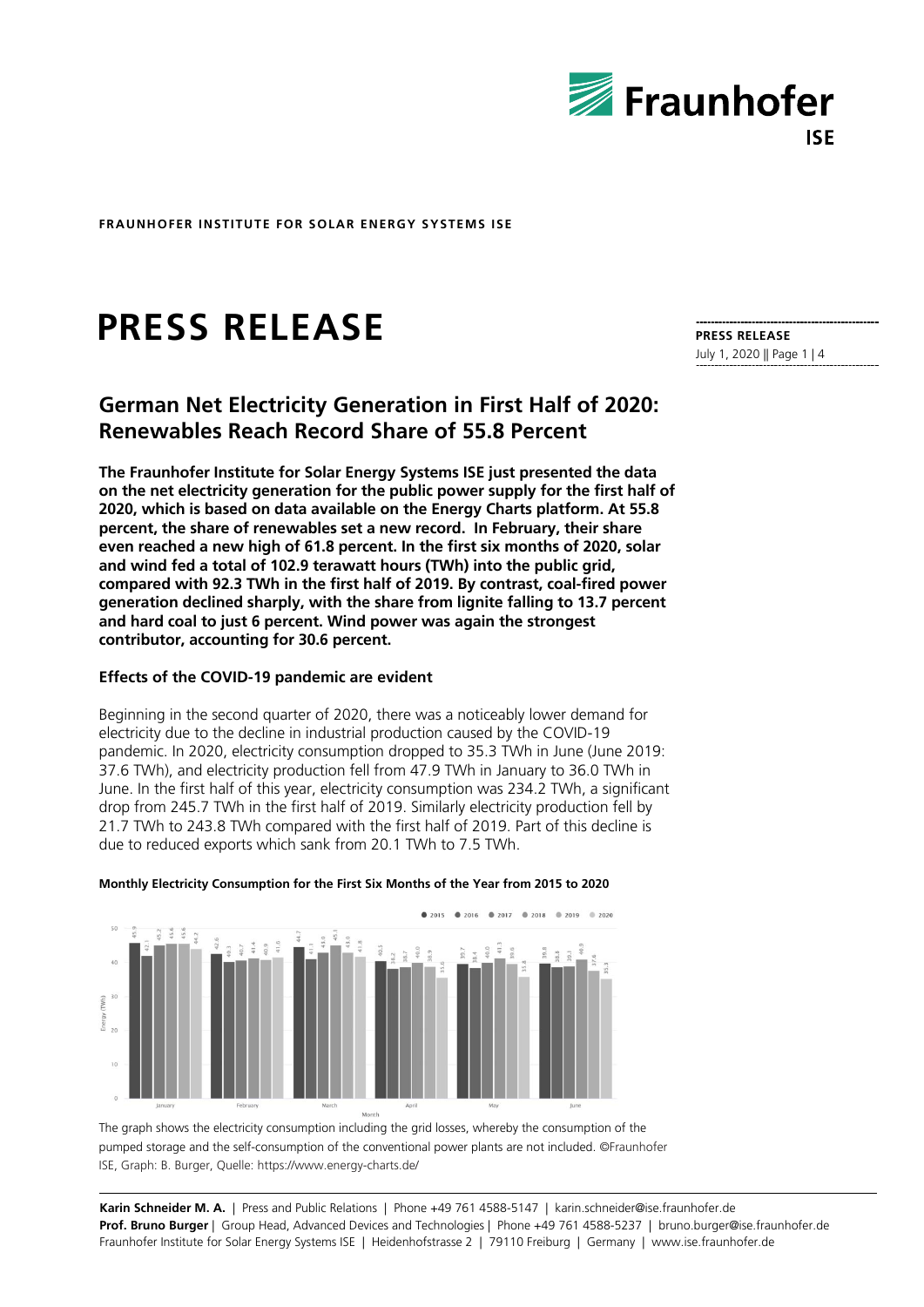

## **Renewable Energy Led by Strong Wind**

In the first half of the year, photovoltaic systems fed approx. 27.9 TWh into the public grid, an increase of 11.2 percent compared with the previous year (25.1 TWh). The solar power systems benefited from the favorable weather conditions, which allowed more than 6 TWh of electricity to be produced per month from April to June. Wind power produced about 75 TWh in the first half of 2020 and was thus about 11.7 per cent above the production in the first half of 2019 (67.2 TWh). Due to the numerous winter storms, its share even rose to 45 percent of net electricity generation in February. Hydroelectric production in the first half of 2020 was approximately 9.5 TWh, down 9 percent from 10.5 TWh in the prior-year period. Approximately 23.7 TWh were produced from biomass, a slight increase compared to the previous year.

In total, the renewable energy sources of solar, wind, hydro and biomass produced approx. 136.1 TWh in the first half of 2020 (previous year: 125.6 TWh). The share in the net public electricity generation, i.e. the electricity mix that actually comes out of the socket, is approx. 55.8 percent, a sharp increase compared to 2019 (47 percent). The share of renewables in the total gross electricity generation rose above 50 percent for the first time. Gross electricity generation also includes the industry's own production (companies in the manufacturing sector as well as in mining and quarrying) and the internal losses of conventional power plants. Both of these are not fed into the public power grid.



#### **Public Net Electricity Generation in First Half of 2020**

The graphs show the net electricity generation of power plants supplying the public grid. That is the electricity mix that actually comes out of the socket. The electricity generation from power plants in the manufacturing, mining and quarrying industries, i.e. the industry's own electricity production for their own use, is not included. Graph: B. Burger, Fraunhofer ISE; Source: https://www.energy-charts.de/index.htm

## **PRESS RELEASE**

July 1, 2020 || Page 2 | 4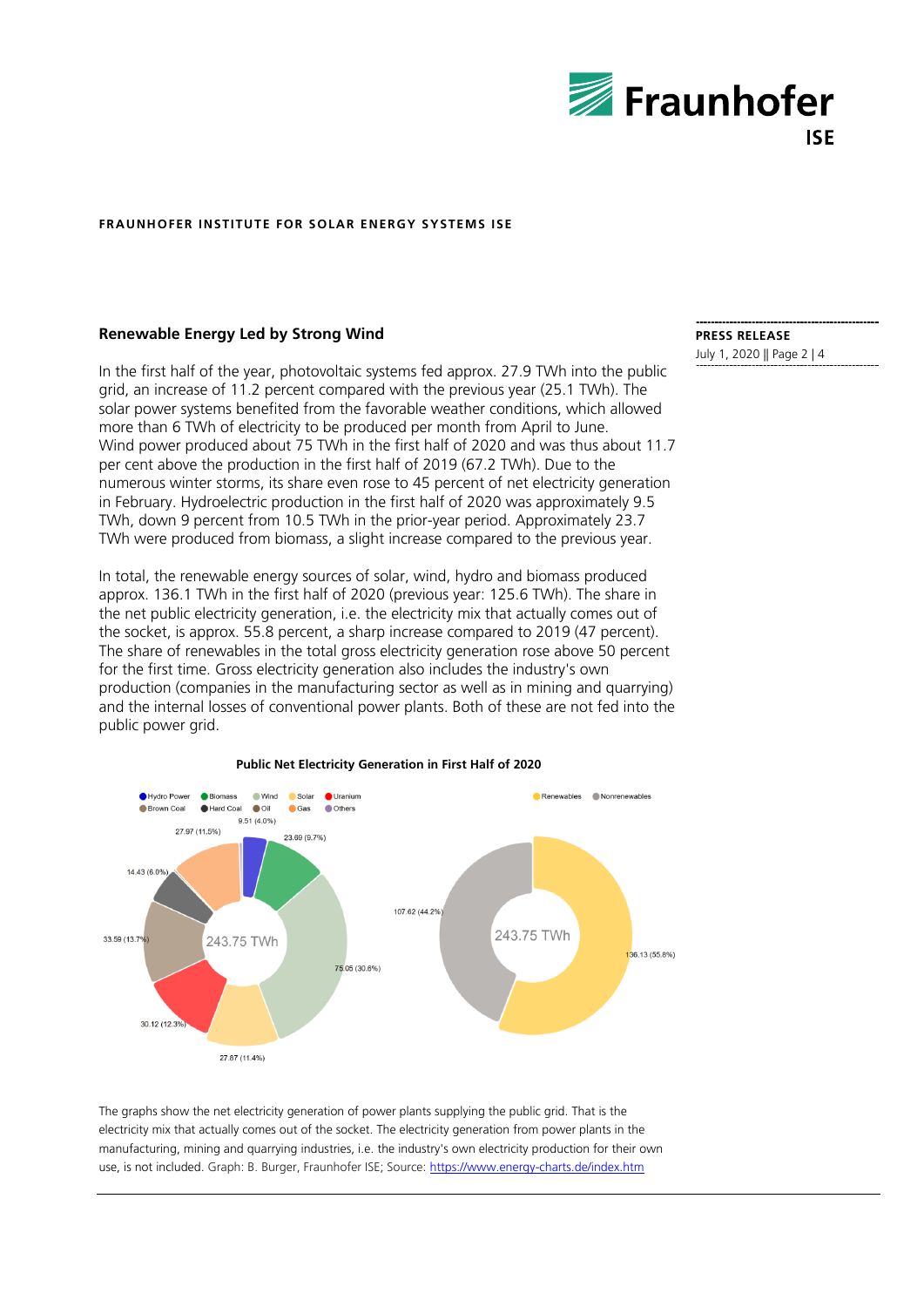

## **Electricity from Coal-fired Plants Falls Sharply – Switch to Natural Gas**

Net electricity generation from nuclear power plants amounted to approx. 30.1 TWh in the first half of 2020, a decline of 12.9 percent compared to 2019 (34.6 TWh). In the same period, lignite-fired power plants produced about 33.6 TWh net electricity. This is 19.1 TWh or 36.3 percent less than in the first half of 2019. Net production from hard coal-fired power plants fell by 46 percent to just 14.4 TWh. This sharp decline is due to the increased price of  $CO<sub>2</sub>$  certificates, which averaged 21.91 Euro/t-CO<sub>2</sub>, as well as to the sharp drop in the day-ahead exchange electricity price of 22.94 Euro/MWh on average (compared with 36.83 Euros/MWh in 2019). With an emission of about one tonne  $CO<sub>2</sub>$  per generated megawatt hour of coal-fired electricity, the economic viability of coal-fired power plants was hardly a given.

A fuel switch from coal to natural gas took place, due to the price for natural gas plummeting by 50 percent (8.03 Euro/MWh instead of 16.38 Euro in 2019) and the fact that natural gas power plants have lower  $CO<sub>2</sub>$  certificate prices. Gas-fired power stations increased their production to 28 TWh, an increase of 13.9 percent compared with the 24.6 TWh in the previous year. In addition to the power plants for the public electricity supply, there are also gas-fired power plants in the mining and manufacturing industries to supply their own electricity. These produced an additional 20 TWh for the company's own industrial needs.



**Share of Renewables in the Public Electricity Supply**

The graph shows the shares of renewable energies in net electricity generation for public power supply from 2002 to 2020, which is the electricity mix that actually comes out of the socket. Generation from power plants of companies in the manufacturing, mining and quarrying industries for their own consumption is not included in this figure. © B. Burger, Fraunhofer ISE; Source: https://www.energy-charts.de/index.htm

## **PRESS RELEASE**

July 1, 2020 || Page 3 | 4